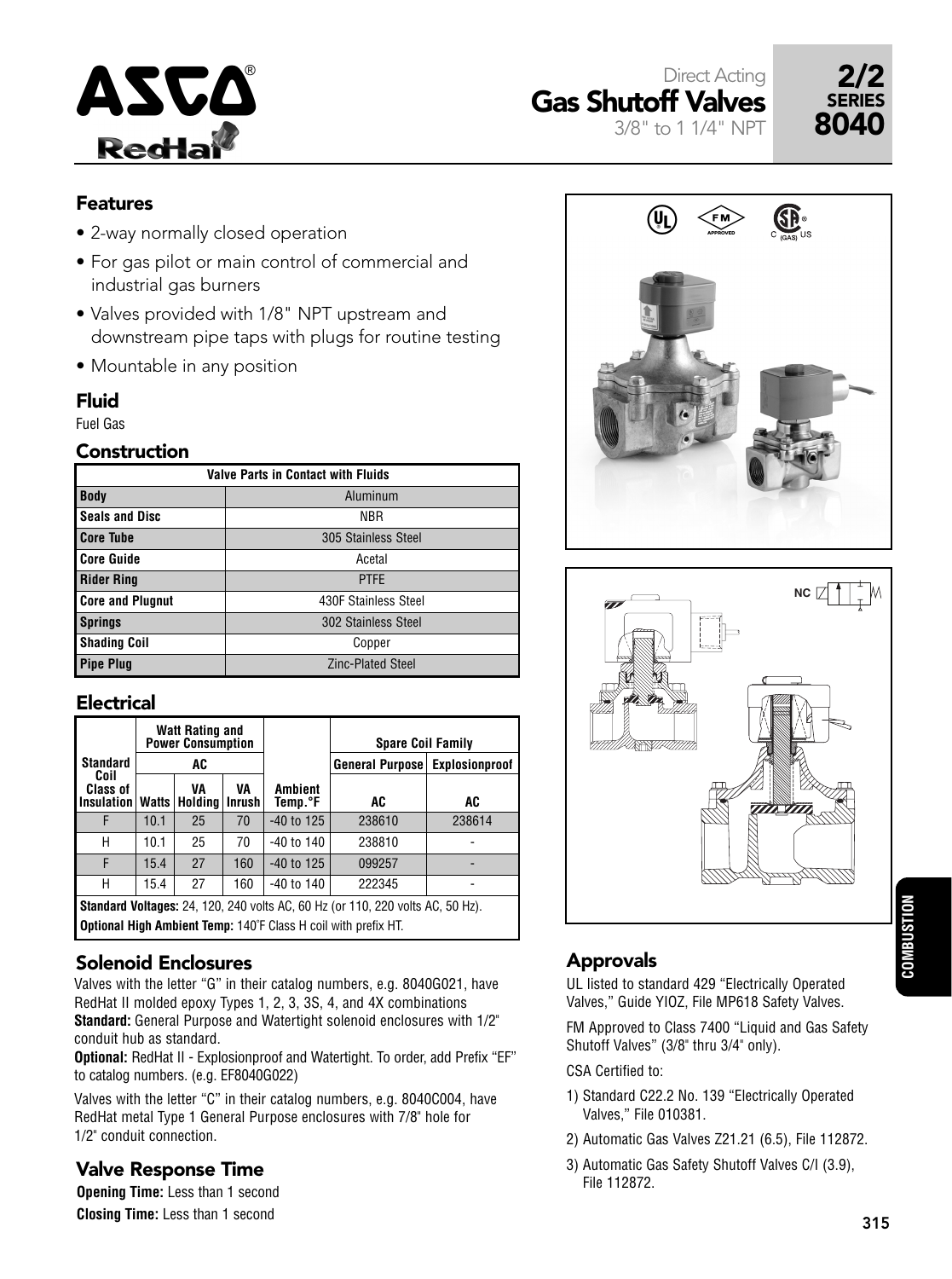

# Specifications (English units)

| Pipe<br><b>Size</b>                                                                                                                     | Orifice<br><b>Size</b> | Cv<br><b>Flow</b> | Gas<br>Capacity $\mathbb O$                    | <b>Operating Pressure</b><br>Differential (psi) |      | Max.<br><b>Fluid</b> |                       | Const. |    | Agency    |          |         | Approx.<br><b>Shipping</b><br>Weight |
|-----------------------------------------------------------------------------------------------------------------------------------------|------------------------|-------------------|------------------------------------------------|-------------------------------------------------|------|----------------------|-----------------------|--------|----|-----------|----------|---------|--------------------------------------|
| (in)                                                                                                                                    | (in)                   | Factor            | Btu/hr.                                        | Min.                                            | Max. | Temp.°F              | <b>Catalog Number</b> | Ref.   | UL | <b>FM</b> | CSA      | Wattage | (lbs)                                |
|                                                                                                                                         |                        |                   | <b>COMBUSTION (Fuel Gas) - NORMALLY CLOSED</b> |                                                 |      |                      |                       |        |    |           |          |         |                                      |
| 3/8                                                                                                                                     | 3/4                    | 3.9               | 210.000                                        | 0                                               |      | 125                  | 8040G021              |        | ◯  | $\circ$   | $\Omega$ | 10.1    | 2.8                                  |
| 1/2                                                                                                                                     | 3/4                    | 5.4               | 291.000                                        | 0                                               | 2    | 125                  | 8040G022              |        | റ  | $\Omega$  | $\Omega$ | 10.1    | 2.8                                  |
| 3/4                                                                                                                                     | 3/4                    | 9.5               | 512.000                                        | 0                                               | C    | 125                  | 8040G023              | 2      | О  | $\circ$   | $\Omega$ | 10.1    | 2.8                                  |
|                                                                                                                                         | 5/8                    | 16.8              | 900.000                                        | 0                                               | 0.5  | 125                  | 8040C004              | 3      | ◯  |           | $\Omega$ | 15.4    | 4.3                                  |
| 1/4                                                                                                                                     | 5/8                    | 19.6              | ,100,000                                       | 0                                               | 0.5  | 125                  | 8040C005              | 3      | ◯  |           | $\circ$  | 15.4    | 4.3                                  |
| $\bigcirc$ = Safety Shutoff Valve. $\oplus$ 1" W.C. Drop @ 2" W.C. Inlet Pressure, 1,000 Btu/cu.ft. or more, 0.64 Specific Gravity Gas. |                        |                   |                                                |                                                 |      |                      |                       |        |    |           |          |         |                                      |

# Specifications (Metric units)

| Pipe<br><b>Size</b> | Orifice<br><b>Size</b>                                                                                                                             | Κv<br><b>Flow</b> | Gas<br><b>Capacity</b> ① |      | <b>Operating Pressure</b><br>Differential (bar) | Max.<br><b>Fluid</b> |                       | Const. |    | Agency |          |         | Approx.<br><b>Shipping</b><br>Weight |
|---------------------|----------------------------------------------------------------------------------------------------------------------------------------------------|-------------------|--------------------------|------|-------------------------------------------------|----------------------|-----------------------|--------|----|--------|----------|---------|--------------------------------------|
| (in)                | (mm)                                                                                                                                               | $(m^3/hr)$        | Btu/hr.                  | Min. | Max.                                            | Temp.°C              | <b>Catalog Number</b> | Ref.   | UL | FM     | CSA      | Wattage | (kgs)                                |
|                     | COMBUSTION (Fuel Gas) - NORMALLY CLOSED                                                                                                            |                   |                          |      |                                                 |                      |                       |        |    |        |          |         |                                      |
| 3/8                 | 19                                                                                                                                                 | 3.3               | 210.000                  |      | 0.1                                             | 52                   | 8040G021              |        | ◯  | ◯      | ◯        | 10.1    | 1.3                                  |
| 1/2                 | 19                                                                                                                                                 | 4.6               | 291.000                  | 0    | 0.1                                             | 52                   | 8040G022              |        | ◯  | ◯      | ◯        | 10.1    | 1.3                                  |
| 3/4                 | 19                                                                                                                                                 | 8.1               | 512.000                  | 0    | 0.1                                             | 52                   | 8040G023              |        | ◯  | ◯      | $\Omega$ | 10.1    | 1.3                                  |
|                     | 41                                                                                                                                                 | 14.3              | 900.000                  | 0    | 0.03                                            | 52                   | 8040C004              |        | റ  | ۰      | ◯        | 15.4    | 2.0                                  |
| 11/4                | 41                                                                                                                                                 | 16.7              | .100.000                 | 0    | 0.03                                            | 52                   | 8040C005              | 3      | O  |        | ◯        | 15.4    | 2.0                                  |
|                     | $\circ$ $\circ$ = Safety Shutoff Valve. $\circledcirc$ 1" W.C. Drop @ 2" W.C. Inlet Pressure, 1,000 Btu/cu.ft. or more, 0.64 Specific Gravity Gas. |                   |                          |      |                                                 |                      |                       |        |    |        |          |         |                                      |

# Capabilities Chart

|                                                                                                     |            | <b>Solenoid Options</b> | <b>Base Catalog Number</b>       | <b>Resilient Materials</b> | <b>Standard Rebuild Kit</b> |        |  |  |  |
|-----------------------------------------------------------------------------------------------------|------------|-------------------------|----------------------------------|----------------------------|-----------------------------|--------|--|--|--|
| NEMA Type 3-9                                                                                       | High Temp. | <b>Junction Box</b>     | <b>Wiring Box Screw Terminal</b> | <b>Aluminum</b>            | NBR                         | AC     |  |  |  |
| EF                                                                                                  | HT         |                         | <b>JKF</b>                       | 8040G021                   |                             | 306633 |  |  |  |
| EF                                                                                                  | HT         | JB                      | <b>JKF</b>                       | 8040G022                   |                             | 306633 |  |  |  |
| ЕF                                                                                                  | HT         | JB                      | <b>JKF</b>                       | 8040G023                   |                             | 306633 |  |  |  |
|                                                                                                     | HT         | JB                      | <b>JKF</b>                       | 8040C004                   |                             | 304079 |  |  |  |
|                                                                                                     | HT         | JB                      | <b>JKF</b>                       | 8040C005                   |                             | 304079 |  |  |  |
| $\bullet$ = Standard. Other options may be available. All option combinations may not be available. |            |                         |                                  |                            |                             |        |  |  |  |

● = Standard. Other options may be available. All option combinations may not be available.